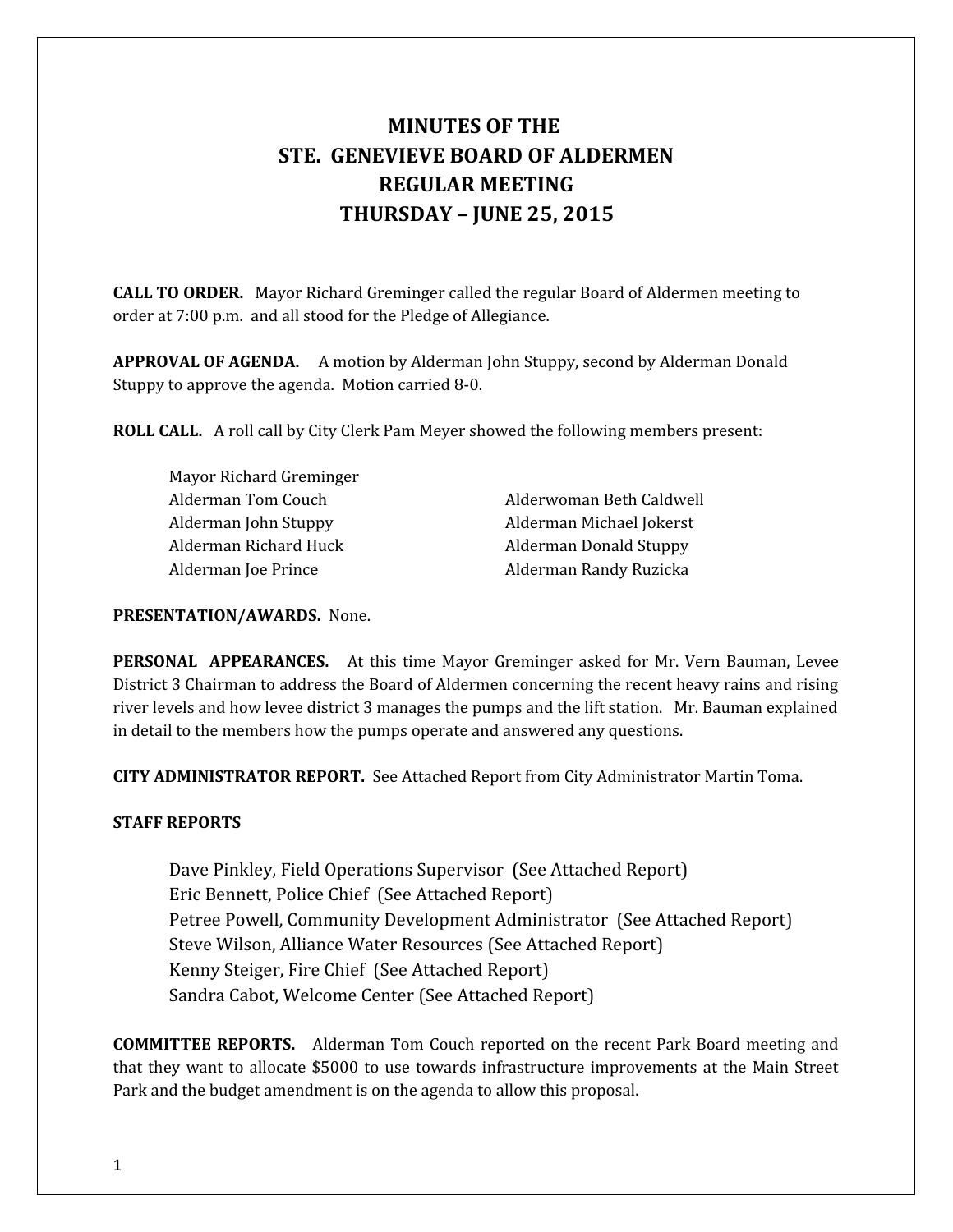#### **CONSENT AGENDA.**

**Minutes – Board of Aldermen – Regular Meeting – June 11, 2015.** A Motion by Alderman Donald Stuppy, second by Alderman Ruzicka to approve the minutes of the Board of Aldermen meeting from June 11, 2015. Motion carried 8-0.

**FINANCIAL REPORT – MAY, 2015.** A motion by Alderman Jokerst, second by Alderman John Stuppy to approve the financial report for May 2015. Motion carried 8-0.

**RESOLUTION 2015 – 36. A RESOLUTION OF THE CITY OF STE. GENEVIEVE, MISSOURI AUTHORIZING THE MAYOR TO APPLY FOR A LOAN FROM THE MISSOURI DEPARTMENT OF ECONOMIC DEVELOPMENT, DIVISION OF ENERGY IN AN AMOUNT NO TO EXCEED \$70,230 FOR THE PURPOSE OF REPLACING 164 METAL HALIDE LIGHTS AT 5 TRAUTMAN INDUSTRIAL DRIVE WITH ENERGY EFFICIENT LED HIGHBAY FIXTURES AND TO EXECUTE ALL DOCUMENTS RELATED TO THE LOAN.** A motion by Alderman Huck, second by Alderman Prince to approve Resolution 2015-36. Motion carried 8-0.

#### **OLD BUSINESS.**

**BILL NO. 4045. AN ORDINANCE AMENDING CHAPTER 205 "ANIMALS". 2nd READING.** A motion by Alderwoman Caldwell, second by Alderman Ruzicka, Bill No. 4045 was placed on its second and final reading, read by title only, considered and passed by a roll call vote as follows: Ayes: Alderman Donald Stuppy, Alderwoman Beth Caldwell, Alderman Tom Couch, Alderman Randy Ruzicka, Alderman Joe Prince, Alderman John Stuppy, Alderman Mike Jokerst and Alderman Rick Huck. Nays: None Motion carried 8-0. Thereupon Bill No. 4045 was declared Ordinance No. 3981 signed by the Mayor and attested by the City Clerk.

**BILL NO. 4046. AN ORDINANCE AMENDING THE CITY OF STE. GENEVIEVE'S PERSONNEL MANUAL ORDINANCE NO. 3144 AND ADOPTING THE REVISED CITY PERSONNEL MANUAL.** 2<sup>nd</sup> READING. A motion by Alderman D. Stuppy, second by Alderman Prince, Bill No. 4046 was placed on its second and final reading, read by title only, considered and passed by a roll call vote as follows: Ayes: Alderman Donald Stuppy, Alderwoman Beth Caldwell, Alderman Tom Couch, Alderman Randy Ruzicka, Alderman Joe Prince, Alderman John Stuppy, Alderman Mike Jokerst and Alderman Rick Huck. Nays: None Motion carried 8-0. Thereupon Bill No. 4046 was declared Ordinance No. 3982 signed by the Mayor and attested by the City Clerk.

#### **NEW BUSINESS.**

**BILL NO. 4047. AN ORDINANCE APPROVING A BUDGET AMENDMENT TO THE CITY OF STE. GENEVIEVE FISCAL YEAR 2015 BUDGET RELATING TO THE PARK FUND BUDGET #20.** 1<sup>*st*</sup> **READING.** A motion by Alderman Donald Stuppy, second by Alderwoman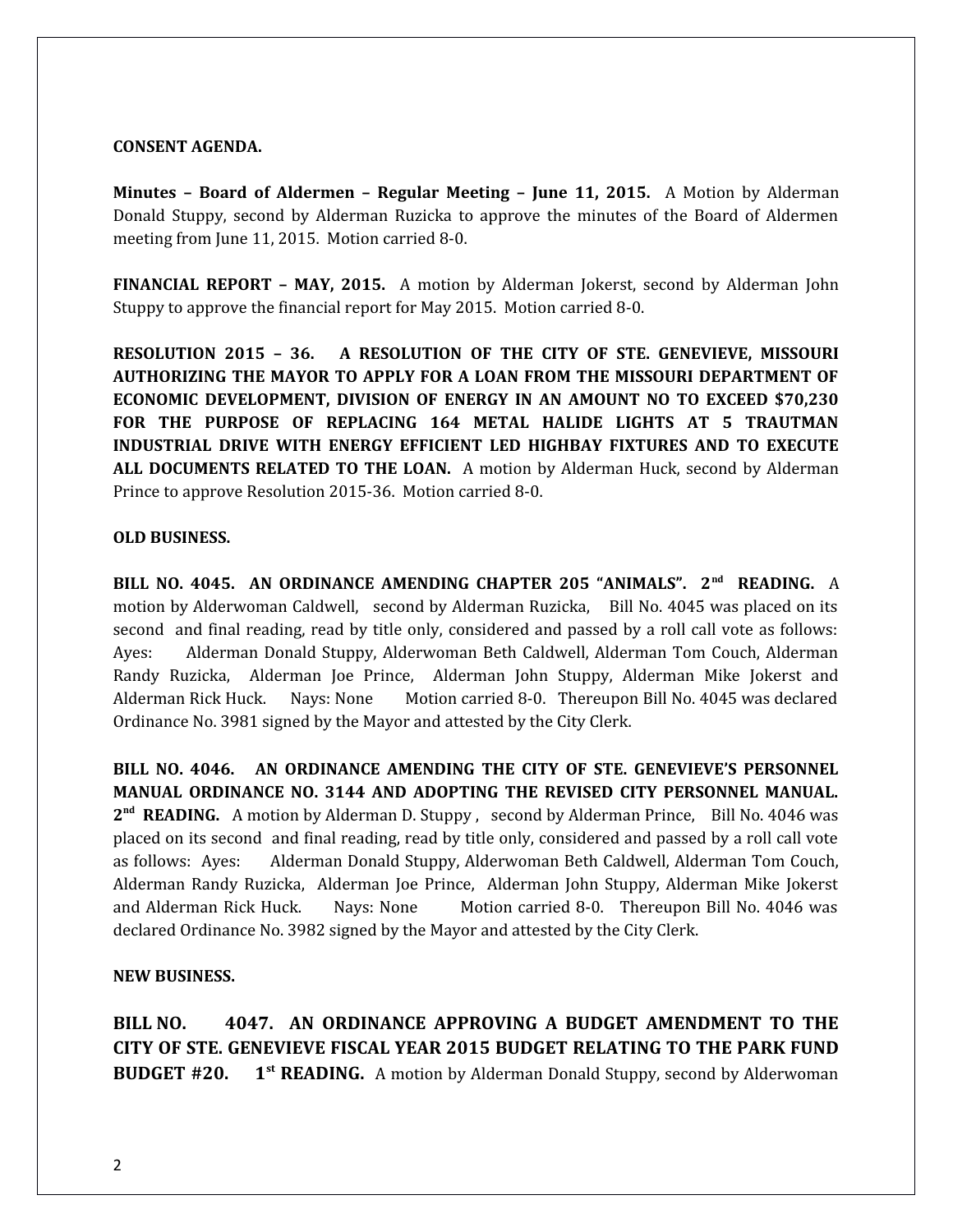Caldwell, Bill No. 4047 was placed on its first reading, read by title only considered and passed with a 8-0 vote of the Board of Alderman.

**BILL NO. 4048. AN ORDINANCE APPROVING A BUDGET AMENDMENT TO THE CITY OF STE. GENEVIEVE FISCAL YEAR 2015 BUDGET RELATING TO THE GENERAL FUND BUDGET #10, DEPARTMENT #18 WELCOME CENTER. 1st READING.** A motion by Alderwoman Caldwell, second by Alderman Ruzicka, Bill No. 4048 was placed on its first reading, read by title only considered and passed with a 8-0 vote of the Board of Alderman.

#### **PUBLIC COMMENTS.**

Kara Bert with Downtown Revitalization reported on what their group has been active doing and upcoming events.

Romel Binion, member of Celebrate Recovery with Hope Church addressed the Mayor and Board requesting their help with a road closure for a "March Against Drugs" prior to a banquet on September 12, 2015. The Board agreed to work with Mr. Binion on the march.

### **OTHER BUSINESS.**

**Approval of the request of Riverview at the Park to allow the display of fireworks at 21997 White Sands Road on July 2, 2015 for their annual BBQ for their residents, families and employees.** A motion by Alderman Huck, second by Alderman Ruzicka to approve the request from Riverview at the Park to allow the fireworks display on July 2, 1015. Motion carried 8-0.

**Approval of a Street Closure request for the Chamber of Commerce for Third Street on July 4, 2015 from 10:30 a.m. to 1:30 p.m.** A motion by Alderman Prince, second by Alderman D. Stuppy to approve the street closure request for the Chamber of Commerce. Motion carried 8-0.

**Approval of a temporary liquor license for the Church of Ste. Genevieve for their annual Parish Picnic to be held on the Valle Desert on September 13, 2015.** A motion by Alderman Ruzicka, second by Alderman J. Stuppy to approve the temporary liquor license request for the Church of Ste. Genevieve for September 13, 2015. Motion carried 8-0 .

# **MAYOR/BOARD OF ALDERMEN COMMUNICATION.**

Alderman Huck asked with the recent vandalism at the Valle Springs Park and Main Street Park restrooms if the police department could possibly lock these up every evening? Martin will verify with the police department.